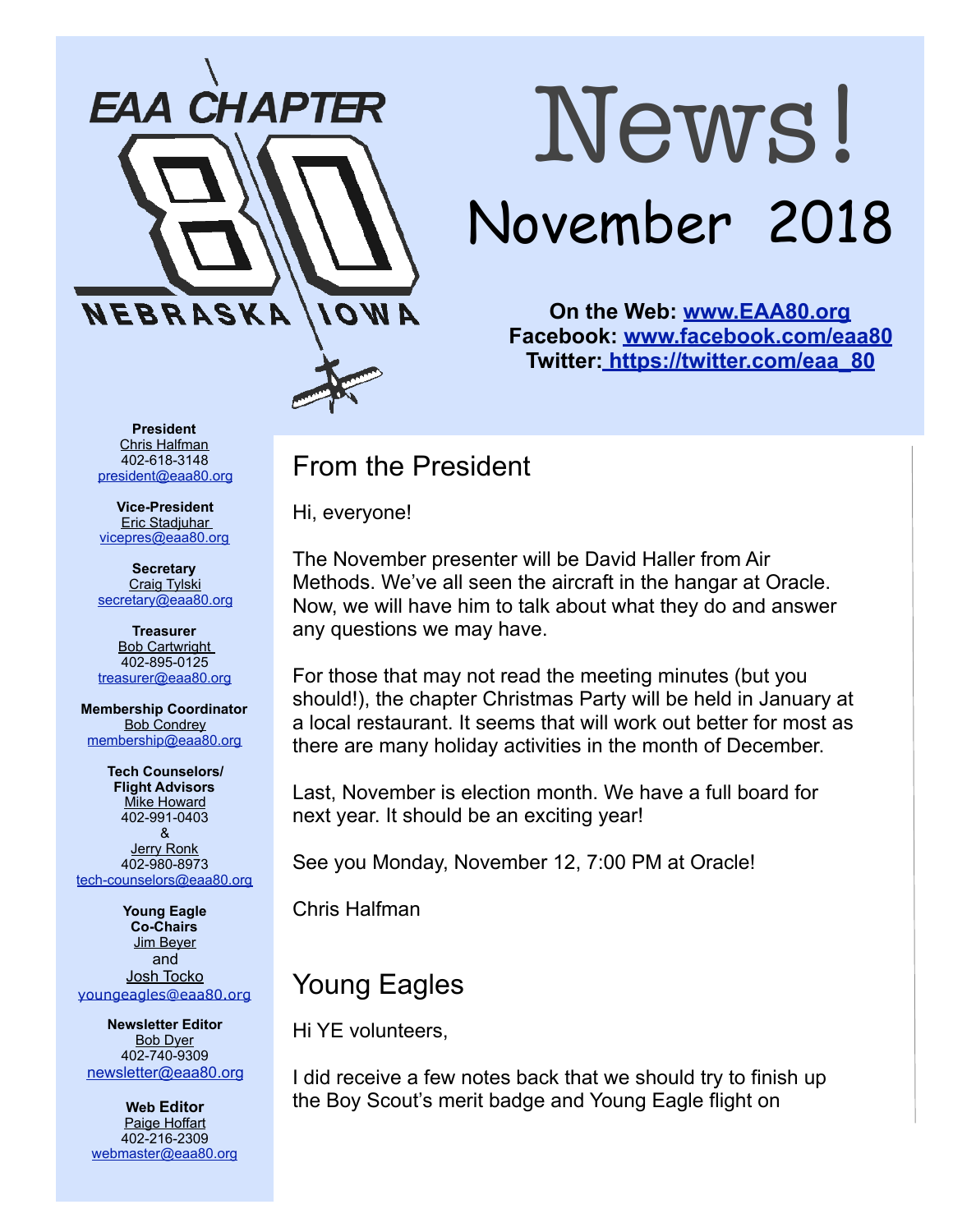Saturday, 11/17/2018. It'll only be 12-14 kids, so not too big of an evolution, but an important one for sure. We'll fly out of MLE, but the time is still in flux as the Huskers haven't published their game time yet...and we'll try our best to deconflict the times.

So for now, please pencil in a small YE event on Sat 11/17/18 and I'll send out the specifics as soon as I know them.

Fly safe!

-Jim

#### **EAA Chapter 80**

#### **Meeting Minutes**

#### **October 2018**

The chapter meeting was held on October 8th at Millard Airport, Oracle Aviation. The meeting was called to order at 7 PM by President Chris Halfman.

One guest was introduced. Scott Friday has been working on his private license with Josh Tocko and came to check out our organization.

Meeting Minutes: The September 2018 meeting minutes were approved as published.

Treasurer's Report: Chapter receipts totaled \$325 (mostly from dues). Chapter expenses totaled \$450.52 (IRS 501(c)3, picnic & refreshments). Ending balance \$15,897.74. The October

treasurer's report was approved as published.

Membership: Bob Condrey reported 115 members (92 paid their 2018 dues). The members who have not paid their 2018 dues will be given another month and then Bob will remove them from our membership roster. Bob has a list of members who have not provided their EAA National membership number and he would like these members to provide this information.

Tech Counselors: Mike Howard was not present, no update.

Young Eagles: The last YE rally for this year is at Millard Airport this Saturday, flights starting at 9am.

Tools: Jerry Ronk was not present. Bruce Mundie has the weigh scales.

Builder Reports:

1. Bruce Mundie and Bob Condrey had their aircraft successfully inspected by the DAR. The DAR cost was \$600 for each of them, plus the DAR travel expenses of \$250. The fly off test area provided was larger than either of them expected.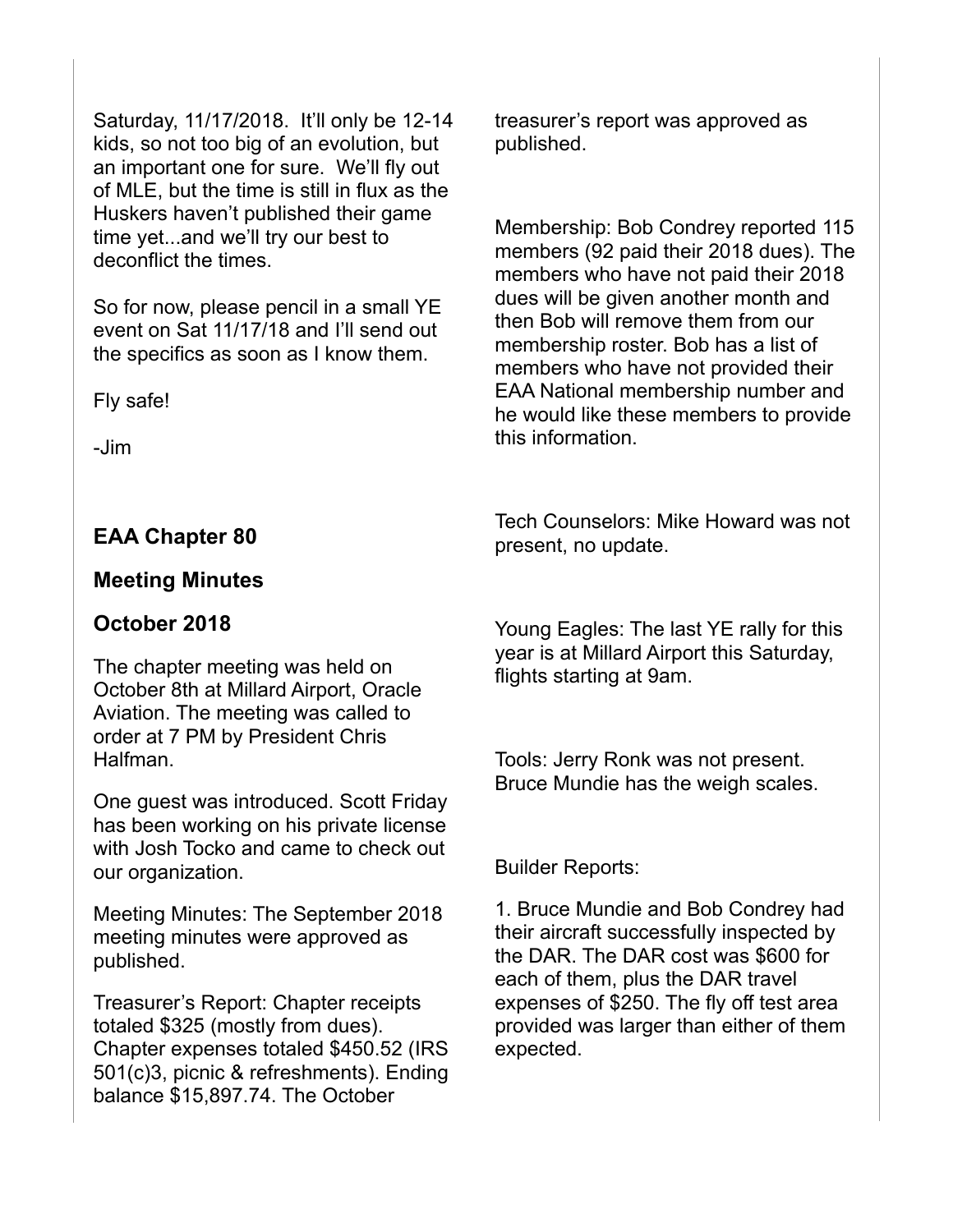2. Mark Miller reported that he has received his rebuilt engine back and will be installing it in the Zenith. He also has a new landing gear and is repairing a dent.

Builders Meeting: None scheduled.

Fly-outs: Nothing to report.

Social Coordinator: Bruce and Sue Mundie looked into numerous places to hold the Holiday party. Proposed dates were January 12th or 19th. The membership voted to hold the party on January 19th at Anthony's Steak House. The Prime Rib buffet is expected to cost approximately \$35/person, and it was approved by the membership to subsidize \$10 of that cost. A notice and sign up will be provided in the coming months, as well as a determination of whether attendees pay in advance or at the door.

Old Business:

1) 501c(3) application. Bruce Mundie reported that we were turned down due to an incorrect payment amount. A new check for the proper amount will be sent out soon.

2) Scholarships. Nothing to report.

New Business:

1) Chris Halfman asked for nominations and received the following:

President Chris Halfman (no volunteers)

Bruce Mundie willing to do it next year

Vice President Bruce Mundie

Treasurer Bob Cartwright

Secretary Craig Tylski

Membership Bob Condrey

Young Eagles Open (will ask Jim Beyer/ Josh Tocko)

Refreshments Open (Mark Miller resigning)

Social Coordinator Bruce Mundie

Newsletter Steven Hunt

Web Page Dale Botkin

Tools Jerry Ronk (not confirmed)

Tech Counselor Mike Howard (not confirmed)

Nominations are to be voted on next meeting.

Announcements: None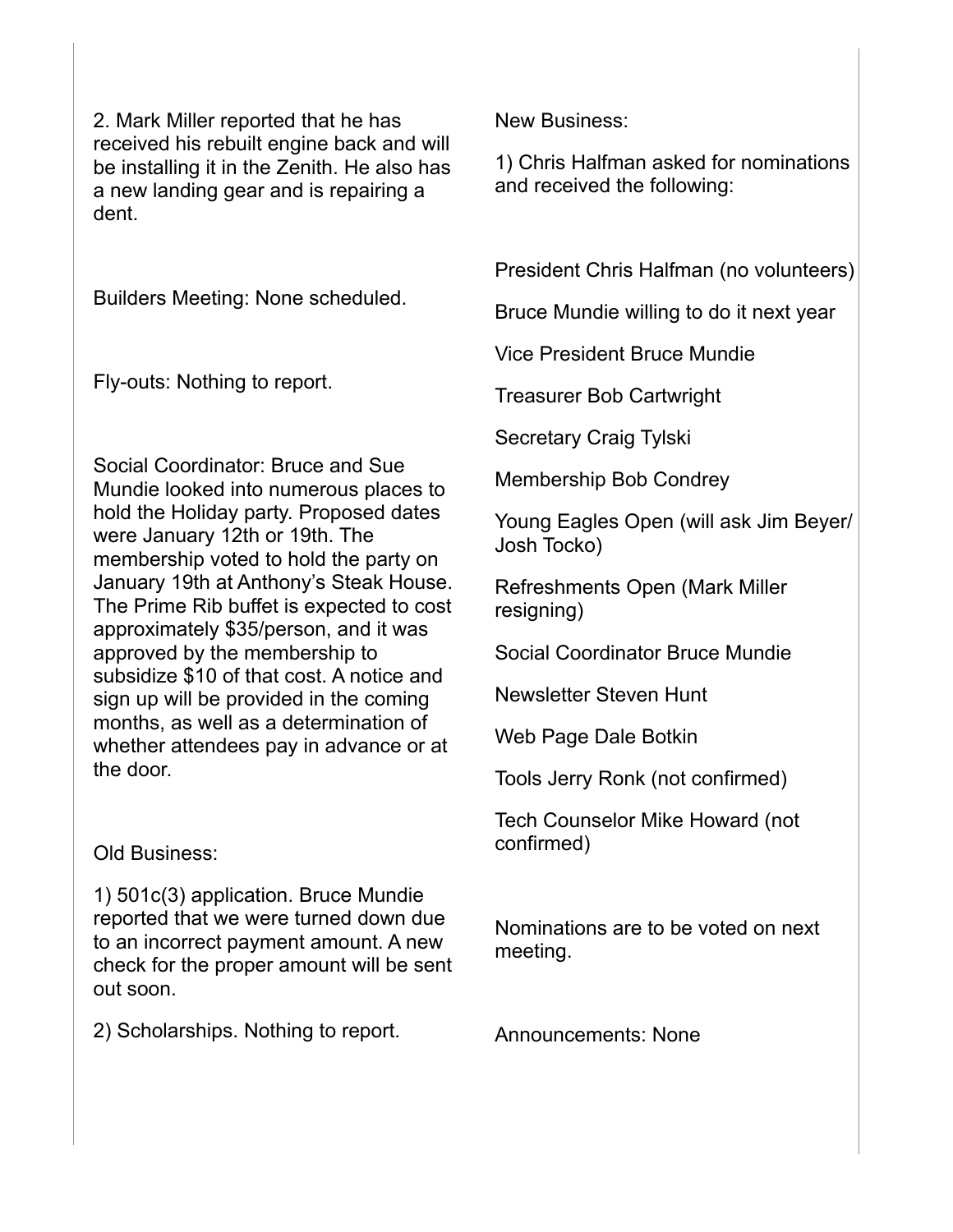Presentation: None. Chris is looking for volunteers to provide presentations for the rest of this year.

September Meeting: The next meeting is November 12th, 7pm, at Millard Airport Oracle Aviation.

Raffle Drawing: There was no raffle this month.

#### **Chapter 80 Directory**

Bob Condrey is working on a new chapter directory. Planning to discuss at the November meeting the final format. If you can't make the meeting please let Bob know if you do not want to be included or if you have any info you would like to update.

# November **Webinars**

#### **Operating Oversquare**

**Wednesday, November 7 – 8 p.m. CST** Presenter: Mike Busch | *Qualifies for FAA Wings and AMT credit.* [Register Now >>](http://go.eaa.org/tOUH3V0ISm0B401KE1000fv)

# **Ray Aviation Scholarship - A Flight Training Fund for Your Chapter**

#### **Tuesday, November 13 – 7 p.m. CST** Presenter: David Leiting, Chapter Outreach Specialist [Register Now >>](http://go.eaa.org/HS0031V0KH5mIU10BfE00wO)

## **Charting Your Course: Deciphering the VFR Sectional Aeronautical Chart Wednesday, November 14 – 7 p.m. CST**

Presenter: Prof. H. Paul Shuch | *Qualifies for FAA Wings credit.* [Register Now >>](http://go.eaa.org/n0SH0x603VKB0UE0mf01OI1)

## **Tailwheel Flying Techniques**

**Wednesday, November 21 – 7 p.m. CST** Presenter: Glen Oliphant | *Qualifies for FAA Wings credit.*

[Register Now >>](http://go.eaa.org/CEH0070yB0IS0KOm3V1fU01)

## **ADS-B: A Practical Guide For Pilots**

**Wednesday, November 28 – 7 p.m. CST** Presenter: John Zimmerman | *Qualifies for FAA Wings credit.* [Register Now >>](http://go.eaa.org/eK1mzU03000ESI0V1f8BH0O)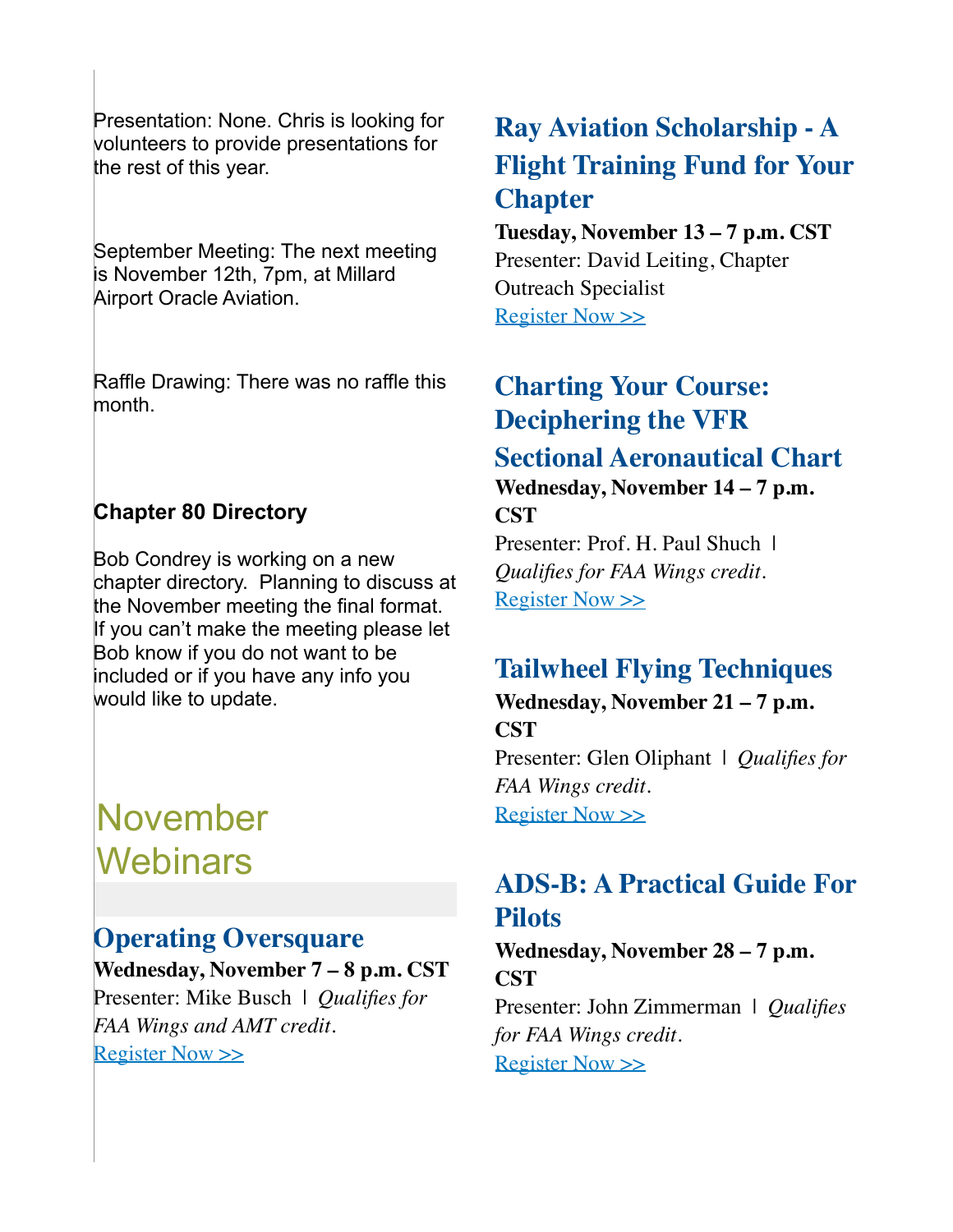# December **Webinars**

## **Post-Maintenance Checklist**

**Wednesday, December 5 – 8 p.m. CST** Presenter: Mike Busch | *Qualifies for FAA Wings and AMT credit.* [Register Now >>](http://go.eaa.org/wEmUK1OSB0010Hf900V3A0I)

# **Master the Transition: Earning Your Complex and High-Performance**

#### **Endorsements**

**Wednesday, December 12 – 7 p.m. CST** Presenter: Tom Turner | *Qualifies for FAA Wings credit.* [Register Now >>](http://go.eaa.org/XOB0HaE0K100UI1mV03fSB0)

# **Tail Wheels 101: Inspection**

#### **and Maintenance**

**Wednesday, December 19 – 7 p.m. CST**

Presenter: Joe Norris | *Qualifies for FAA Wings and AMT credit.* [Register Now >>](http://go.eaa.org/JE3BSV0CfU0KbIm1OH00010) Presenter: Glen Oliphant | *Qualifies for FAA Wings credit.* [Register Now >>](http://go.eaa.org/c0113VHS0BKE0cOUf0mYt00)

# **ADS-B: A Practical Guide For**

#### **Pilots**

**Wednesday, November 28 – 7 p.m. CST**

Presenter: John Zimmerman | *Qualifies for FAA Wings credit.* [Register Now >>](http://go.eaa.org/FcmEB00Zg1S0H3tV000UOK1)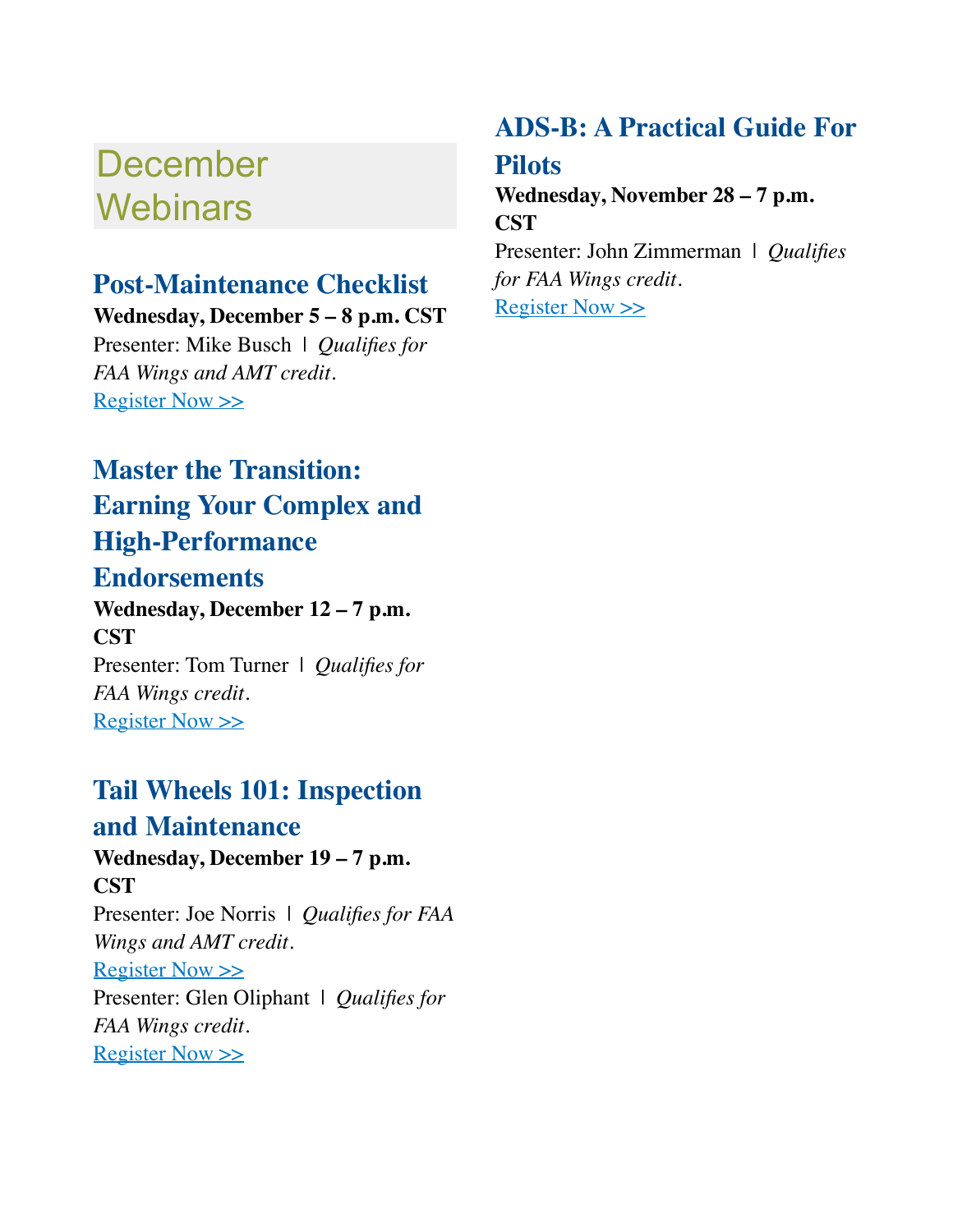|                        |                                 |             | <b>EAA 80 MONTHLY TREASURER REPORT</b> |               |                                                       |                                   |  |  |
|------------------------|---------------------------------|-------------|----------------------------------------|---------------|-------------------------------------------------------|-----------------------------------|--|--|
|                        |                                 |             |                                        | <b>Nov-18</b> |                                                       |                                   |  |  |
|                        |                                 |             |                                        |               |                                                       |                                   |  |  |
|                        |                                 |             |                                        |               |                                                       |                                   |  |  |
| Checking               |                                 |             |                                        |               |                                                       |                                   |  |  |
| Acct. 310              |                                 |             |                                        |               |                                                       |                                   |  |  |
| <b>Opening Balance</b> |                                 |             | \$15,897.74                            |               |                                                       |                                   |  |  |
|                        |                                 |             |                                        |               |                                                       |                                   |  |  |
| Receipts               |                                 |             |                                        |               |                                                       |                                   |  |  |
|                        | 10/11/2018 FDMS Dep             |             | \$25.00                                |               |                                                       |                                   |  |  |
|                        | 50/50                           |             |                                        |               |                                                       |                                   |  |  |
|                        | 10/16/2018 IRS Chk Void         |             | \$275.00                               |               |                                                       |                                   |  |  |
| 10/10/2018 Dues        |                                 | Chks        | \$25.00                                |               |                                                       |                                   |  |  |
| 10/10/2018             |                                 | Cash        | \$50.00                                |               |                                                       |                                   |  |  |
|                        |                                 |             |                                        |               |                                                       |                                   |  |  |
| <b>Expenses</b>        |                                 |             |                                        |               |                                                       |                                   |  |  |
|                        | 10/11/2018 IRS 501(c)(3)        |             | \$400.00                               |               |                                                       |                                   |  |  |
|                        | 10/3/2018 FDMS Fee              |             | \$4.95                                 |               |                                                       |                                   |  |  |
|                        | 10/3/2018 FDMS Discount         |             | \$0.76                                 |               | FDMS is First Data Management System<br>(Credit Card) |                                   |  |  |
|                        |                                 |             |                                        |               |                                                       |                                   |  |  |
|                        | Refrsh(Mark Miller)             |             |                                        |               |                                                       |                                   |  |  |
|                        |                                 |             |                                        |               |                                                       |                                   |  |  |
|                        | 10/2/2018 Jim Beyer (Y.E.)      |             | \$10.72                                |               |                                                       |                                   |  |  |
|                        |                                 |             |                                        |               |                                                       |                                   |  |  |
|                        |                                 |             |                                        |               |                                                       |                                   |  |  |
|                        |                                 |             |                                        |               |                                                       |                                   |  |  |
|                        |                                 |             |                                        |               |                                                       |                                   |  |  |
|                        | (Note: Credit Card amounts will |             |                                        |               |                                                       |                                   |  |  |
|                        | be accounted on cash basis when |             |                                        |               |                                                       |                                   |  |  |
|                        | recorded on bank statwment)     |             |                                        |               |                                                       |                                   |  |  |
|                        |                                 |             |                                        |               |                                                       |                                   |  |  |
| <b>Ending Balance</b>  |                                 | \$15,856.31 |                                        |               |                                                       | AS INFO November 2017 \$14,810.55 |  |  |
|                        |                                 |             |                                        |               |                                                       |                                   |  |  |
|                        |                                 |             |                                        |               |                                                       |                                   |  |  |